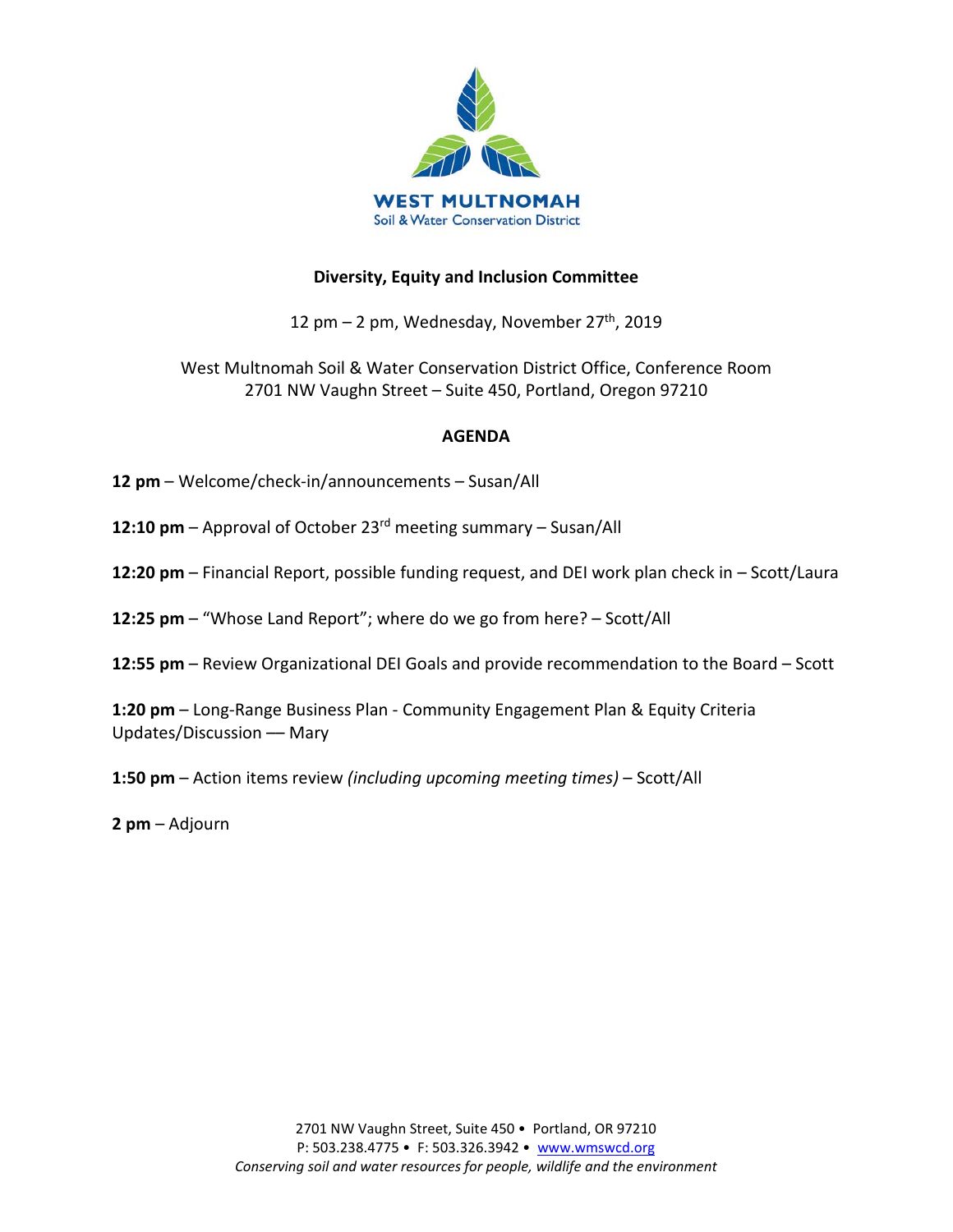## **DRAFT -- WMSWCD Diversity, Equity and Inclusion (DEI) Committee Meeting Summary – DRAFT October 23, 2019 Noon to 2:00 pm, WMSWCD Office**

**Attending:** Scott Gall (Co-Chair); Michele Levis, Mary Logalbo, Renee Magyar, Terri Preeg Riggsby, Randi Razalenti, Laura Taylor.

**Welcome/Check-In/Equity Shares -** The following announcements were shared.

Mary announced that on November 7<sup>th</sup> the Community Engagement Liaisons (CELs) orientation for the Long Range Business Plan (LRBP) will be taking place. On November 14th Mary will be having a planning meeting with Cliff Jones on his feedback about the equity lens pauses in the LRBP Community Outreach & Engagement Plan and having him implement a train the trainer for each key member that will facilitate the pauses throughout the process.

Laura announced that she sent an invite to staff regarding an equity lens meeting on the District's internship job announcements regarding lived and professional experience. She also shared the District's last internship job announcement with Verde, Wisdom of the Elders, and Environmental Professionals of Color to get feedback regarding any unintended consequences, pitfalls of the announcement and the potential change regarding lived experience. Verde responded quickly with the recommendation of limiting the number of qualifications and making the job announcement shorter. Laura also shared a link with staff and the DEI Committee of the American Dream Score from MovingUp. It's a way to reflect on your own personal advantages and challenges in life and how that relates to others.

*Action Item - Michele announced wanting to check in on the status of further DEI trainings, and volunteered to connect with Juan Carlos at Metro regarding any trainings that Metro may be a part of that the District can join as well as any online trainings that Juan recommends.* 

**Approval of the September 25, 2019 Meeting Summary & Financials Review** – Mary, Renee, and Laura all had several small spelling changes throughout the document and provided those to Randi to update the final version of the summary. Mary had additional content to add and changes in existing content throughout the document and went over those changes with the group and provided Randi with a tracked changes version in which to create an approved version. The changes are too numerable to list here and can be made available as requested. The group approved the summary with the associated changes.

To keep the DEI budget on the agenda as a regular check-in item, Scott pulled the DEI budget from the regular District budget as a reminder to the group of what the DEI Committee is working with for this fiscal year. There had not yet been any monies spent for DEI work this fiscal year, and therefore an expense report was not provided. If this report were to be shown again some changes that would be incorporated to make it less confusing are to take out the prior years, take out the rows where there are zero dollar amounts, and either take off Program Cuts or have an explanation. The explanation regarding this column was that the monies were moved to communications related to the CELs for the LRBP update, which is imbedded in DEI work.

**Community Outreach & Engagement Plan Brainstorm –** Mary brought the group's attention to the Community Outreach & Engagement Plan document and reviewed the tools that will be used to engage with communities and the phased timeline. She asked the group for thoughts regarding going to other community meetings to solicit feedback and how to pair-down our list of partners to get feedback that will inform the LRBP update. The feedback from the group included the following:

- It may be a more accessible to change the word "barrier" to "hesitation" when asking folks that are new to the District what would cause pause for them to reach out for services.
- Giving folks that are new to the District information about specific projects that the District has worked on in addition to a general overview may help them better understand what the District does.
- Be very cautious of the time commitment that folks will need to spend in providing feedback. Incorporate asking follow-up questions within the first interview rather than going back to an answer on a later date and asking more about it. Consider going off-script to get more information as appropriate.
- Being really up front about time commitment and the purpose of the time commitment can be helpful.
- Consider combining phase 1 and phase 2 when possible. Streamline time commitment wherever possible for partners and community.
- Ask folks in phase 1 if they are willing to participate in phase 2.
- Final feedback survey link distribution: CELs, put in public places such as libraries, post in local newspapers *Southwest Neighborhoods SW News* and *NW Examiner*, and potentially send out postcard with the link to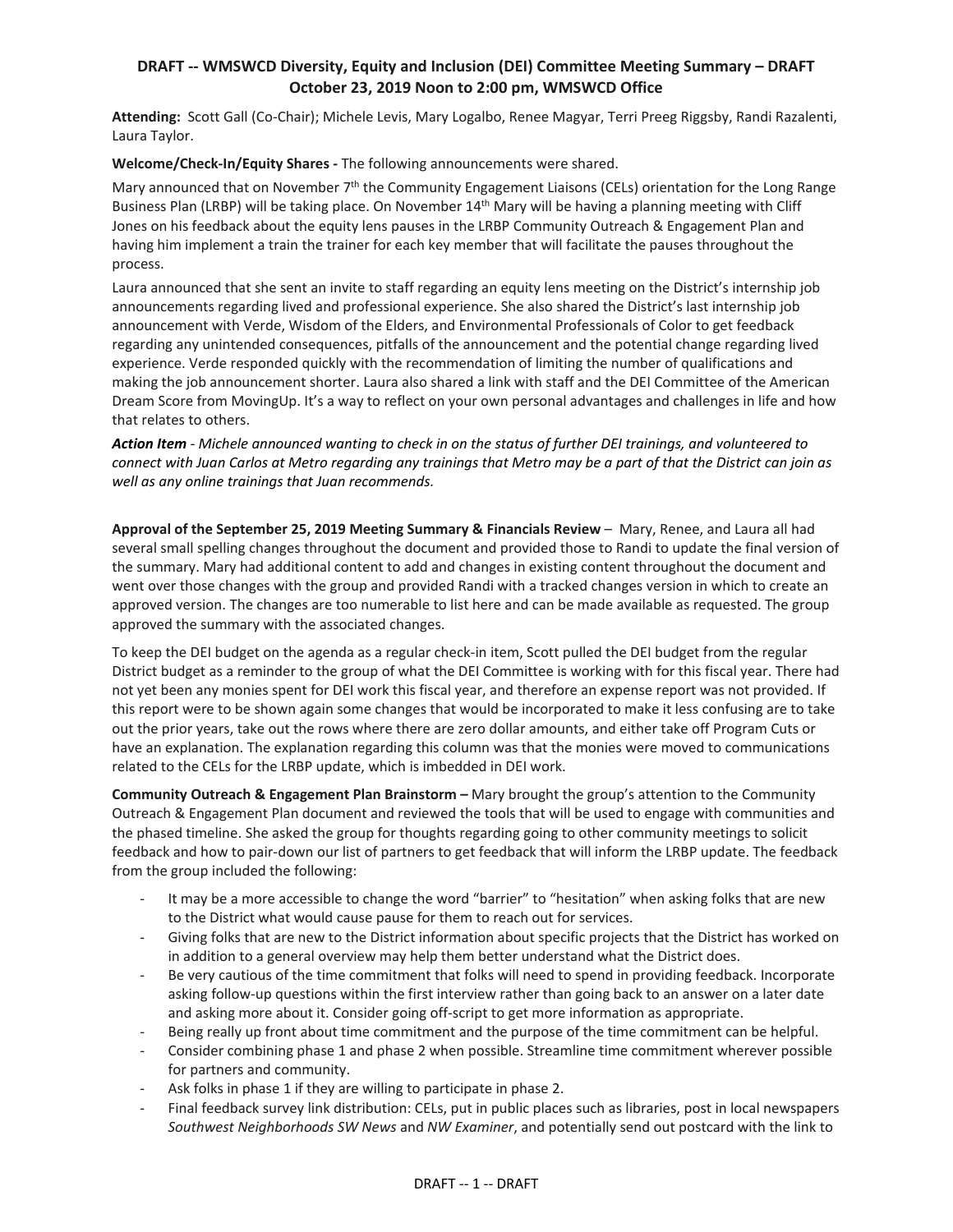#### **DRAFT -- WMSWCD Diversity, Equity and Inclusion Committee Meeting Summary – DRAFT Long Range Business Plan (LRBP) Update October 23, 2019 Noon to 2:00 pm, WMSWCD Office**

the District's tax lot.

- Consider having an offline version of the survey for those without internet access.
- If we were to engage in an open house, think about the location and timing to try to engage new people.
- Take advantage of Montgomery Park's tenant fair next year to engage a diverse group of folks who work in the District and the timing may work out well.
- Create a table for each phase that includes a list of participants or potential participants, and how much time is expected to spend on the phase.

#### *Action Items:*

- *Renee is creating a general info sheet and can incorporate specific projects that the District has worked on to convey what it is the District does for folks that are new to the District.*
- *Mary to send the revised community outreach questions that the tech staff massaged to the rest of the DEI Committee. Others need to provide feedback prior to Monday, October 28th.*
- *Mary will take a look at modifying the Community Outreach & Engagement Plan based on feedback at the meeting and will label the document with a version number and/or date.*
- *All: Send Mary any additional feedback as soon as possible.*

**Equity Lens Plan Feedback –** The group took a look at the equity pauses in the Community Outreach & Engagement Plan.

The following feedback was given:

The first equity pause should be moved before phase 2.1 & 2.2 begin. The best equity pause for the Board to be involved in would be the final one if they are only going to be involved in one. The equity pause after Phase 2.4 will be with CELs. Staff can make changes based on that feedback and then participate in a final equity pause that includes all staff and board and is facilitated.

**Long Range Business Plan (LRBP) Response to the "Whose Land" Narrative – Due** to time constraints, this agenda item will be deferred to a general DEI Committee meeting.

**Action Item Review –** no time for review; see noted action items throughout document.

**Next Meeting:** Next regular meeting is Noon to 2:00 pm, November 27th (day before the Thanksgiving Holiday). The December meeting is December 18<sup>th</sup> (LRBP focus).

Notes taken by Randi Razalenti, October 23, 2019.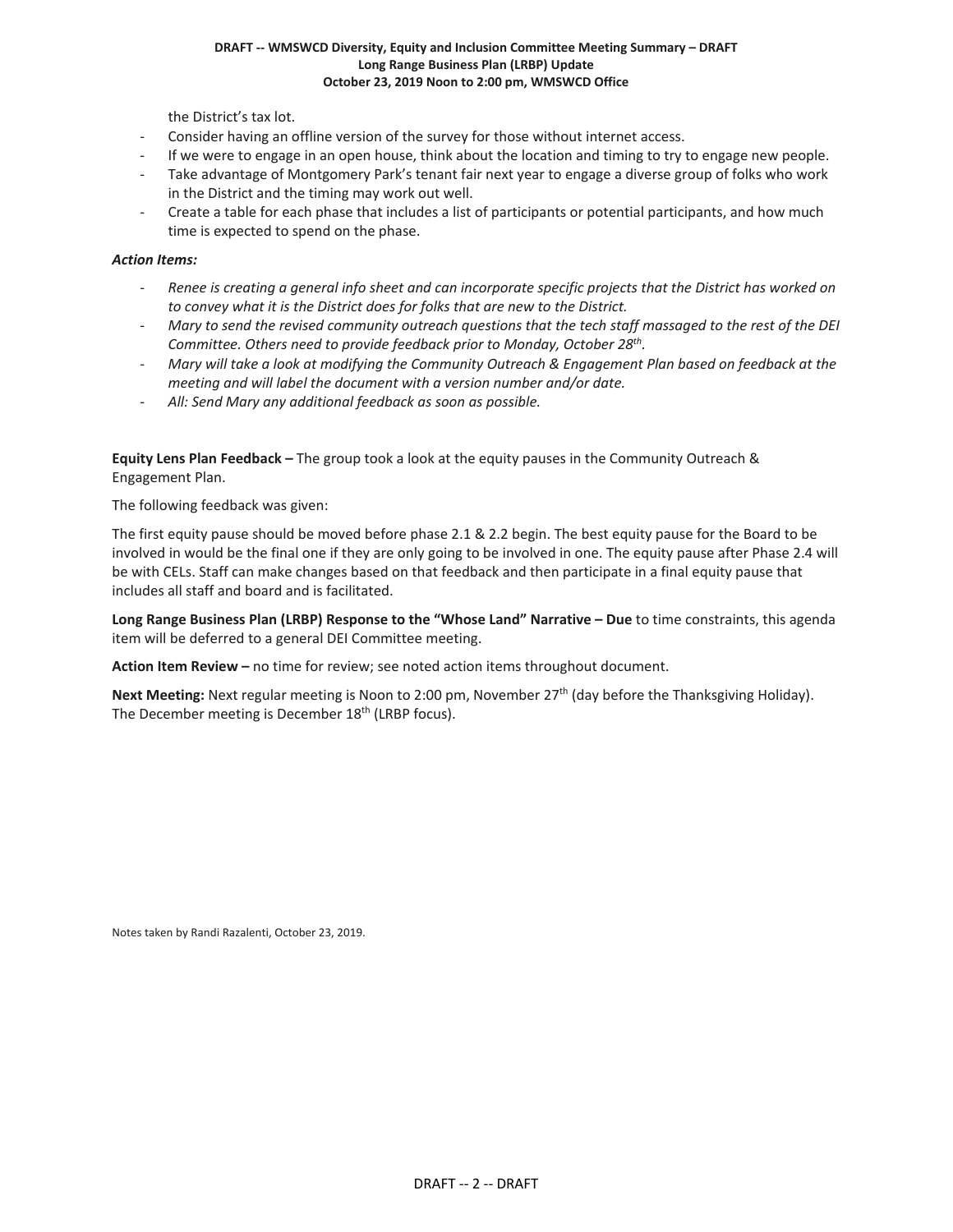| <b>I</b> tem                                                                                                                                                                                           | <b>DEI</b><br>Program<br><b>Budget</b> | <b>DEI</b><br><b>ACTUAL</b><br><b>SPENDING</b><br><b>THROUGH</b><br>11/14/19 | Other program         | Amount | <b>Total</b> | Program<br><b>Cuts</b> |
|--------------------------------------------------------------------------------------------------------------------------------------------------------------------------------------------------------|----------------------------------------|------------------------------------------------------------------------------|-----------------------|--------|--------------|------------------------|
| Organizational Development & Training                                                                                                                                                                  | \$5,000                                | \$0                                                                          |                       |        | \$5,000      |                        |
| Contractor & Community Organization Services for Culturally<br>Relevant Program Materials Research & Development (*May include  <br>survey work, translation services and/or novel materials creation) |                                        |                                                                              | <b>Communications</b> | 2,500  | \$2,500      |                        |
| Contractor &/or Community Organization Services for Requested                                                                                                                                          |                                        |                                                                              |                       |        |              |                        |
| <b>Translation Services</b>                                                                                                                                                                            | \$2,000                                | \$0                                                                          |                       |        | \$2,000      |                        |
| Green workforce iniative                                                                                                                                                                               | \$0                                    |                                                                              | Urban/grant           | 45,000 | \$45,000     |                        |
| Partnship Development and Maintenance                                                                                                                                                                  |                                        |                                                                              | <b>Education</b>      | 2,000  | \$2,000      |                        |
| CEL's - Contractes Services for Partnership Development &<br>Engagement (Community Liaison Leaders Input)                                                                                              | \$0                                    |                                                                              |                       |        | \$0          | (5,000)                |
| Equity Lens Implimentation (Includes review of Long Range Business                                                                                                                                     |                                        |                                                                              |                       |        |              |                        |
| Plan, Policies and Financial Plan)                                                                                                                                                                     | \$4,000                                | \$0                                                                          |                       |        | \$4,000      |                        |
| Contracted Services for Additional Demographics Data Planning &                                                                                                                                        |                                        |                                                                              |                       |        |              |                        |
| Collection                                                                                                                                                                                             | \$0                                    |                                                                              | <b>Communications</b> | 6,500  | \$6,500      |                        |
| <b>DIVERSITY, EQUITY &amp; INCLUSION PROJECTS TOTAL</b>                                                                                                                                                | \$11,000                               | \$0                                                                          |                       |        | \$67,000     |                        |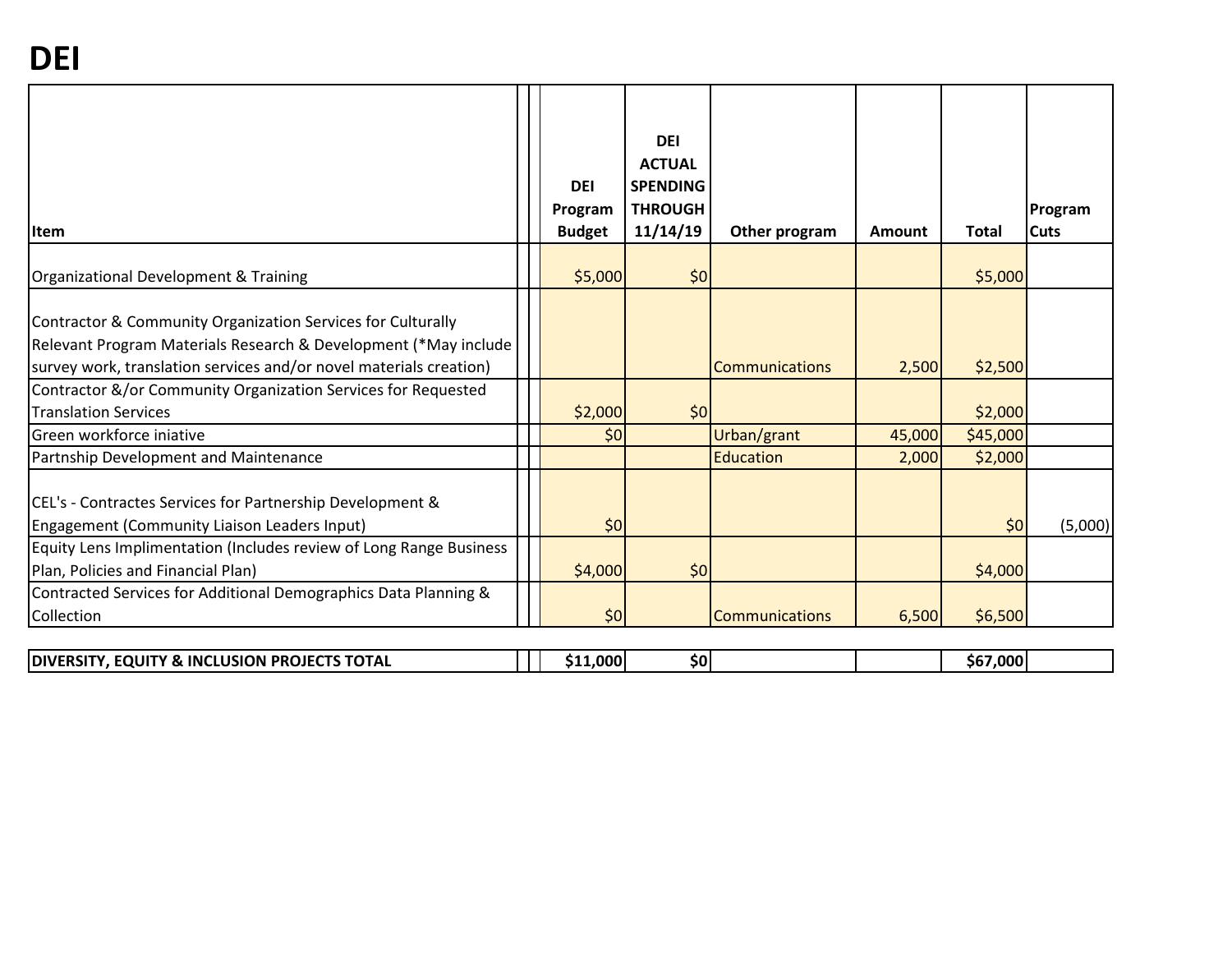| <b>Item</b>                                                        | <b>Notes</b>                                                                                           |
|--------------------------------------------------------------------|--------------------------------------------------------------------------------------------------------|
|                                                                    | New interns and staff/board are trained in Racial Equity 101 within 1 year of onboarding. Requester    |
| Organizational Development & Training                              | staff and board to be offered annually.                                                                |
|                                                                    |                                                                                                        |
| Contractor & Community Organization Services for Culturally        |                                                                                                        |
| Relevant Program Materials Research & Development (*May include    |                                                                                                        |
| survey work, translation services and/or novel materials creation) | <b>Xfer to Communications</b>                                                                          |
| Contractor &/or Community Organization Services for Requested      |                                                                                                        |
| <b>Translation Services</b>                                        | Provide translation services to allow access to program services and events.                           |
| Green workforce iniative                                           | pilot program that implements Verde monitoring and maintenance training and program implemen           |
| Partnship Development and Maintenance                              | Build and stregthen partnerships partners representing historically underserved communities            |
|                                                                    |                                                                                                        |
| CEL's - Contractes Services for Partnership Development &          | A committee of community leaders that serve as liaisons for racially and ethnically diverse historical |
| Engagement (Community Liaison Leaders Input)                       | District will be hired to review and inform District policy and programming including the Long Range   |
| Equity Lens Implimentation (Includes review of Long Range Business |                                                                                                        |
| Plan, Policies and Financial Plan)                                 | Work with a consultant with firm grounding in equity to facilitate conversations and decisions arour   |
| Contracted Services for Additional Demographics Data Planning &    | Demographic data and related qualitative data will be collected, evaluated and reported out on to u    |
| Collection                                                         | hold ourselves accountable to goals.                                                                   |
|                                                                    |                                                                                                        |

# **DIVERSITY, EQUITY & INCLUSION PROJECTS TOTAL**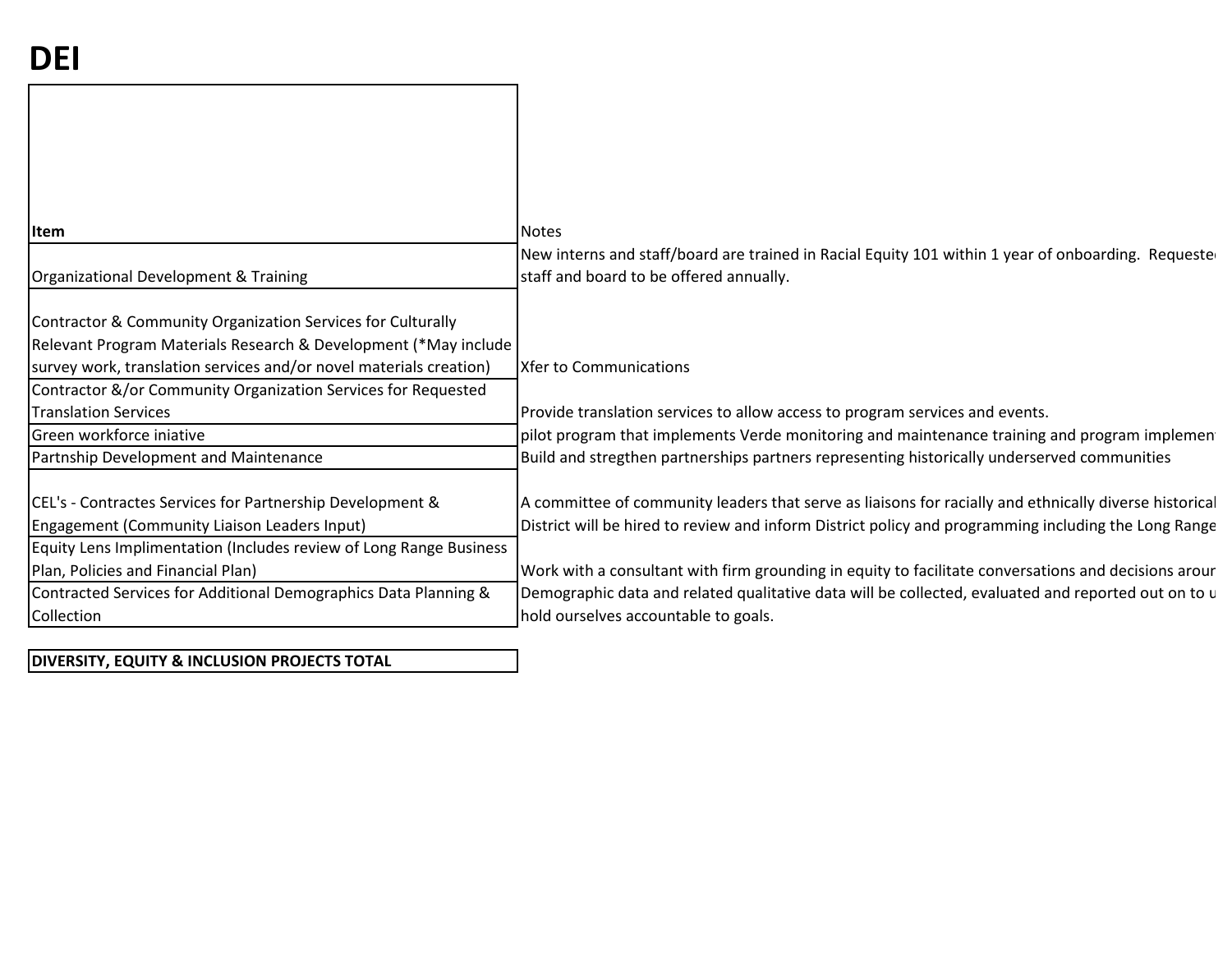West Multnomah Soil & Water Conservation District

# Executive Summary: Whose Land is Our Land?

Spatial exclusion, racial segregation, and the history of the lands of West Multnomah County

**DRAFT**

Indi Keith Field Conservationist Intern 2019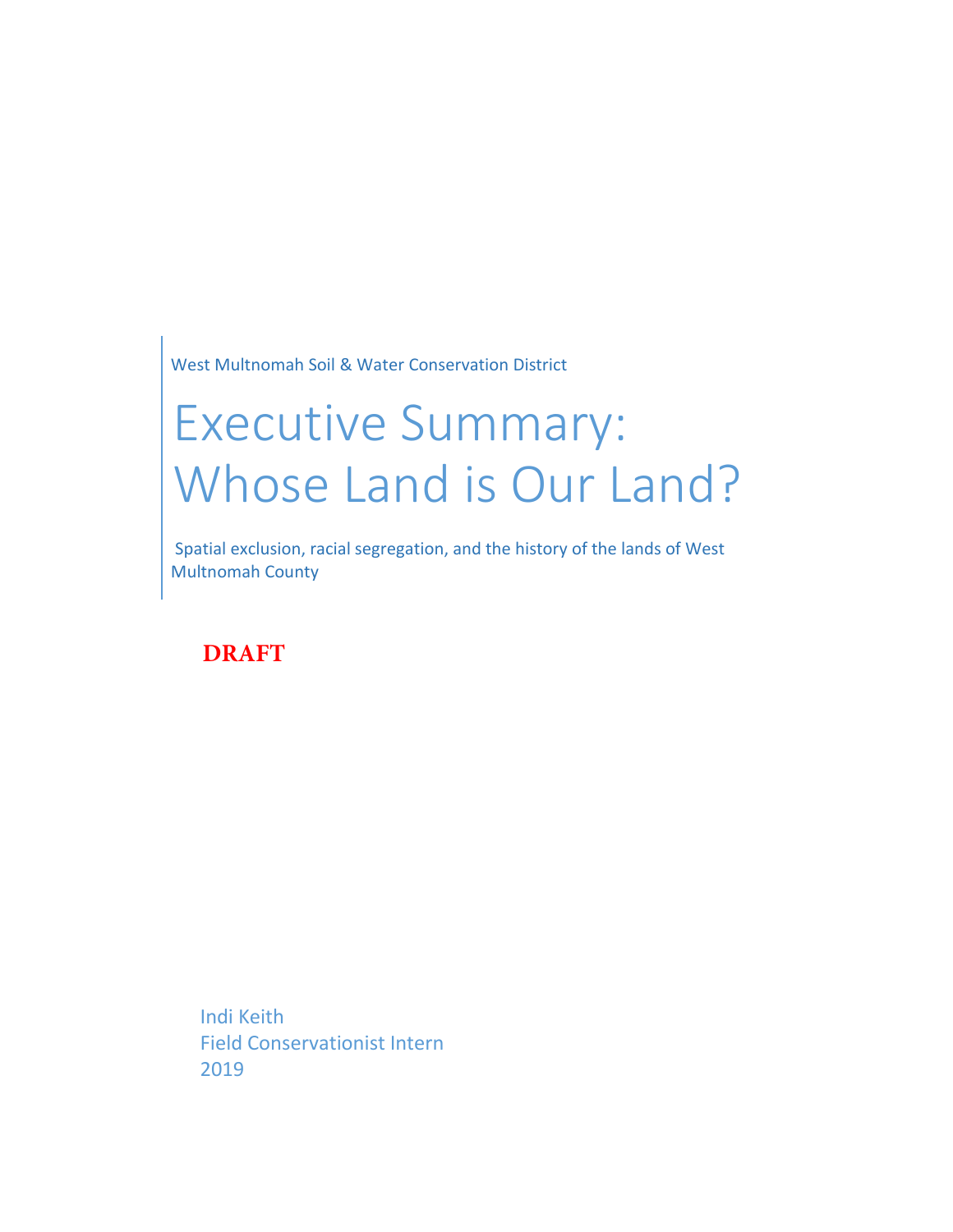# Introduction

This report examines the ways in which the historical relationships between land and marginalized people in Oregon, Portland, and West Multnomah County are still impacting the District's work and the communities we serve today. As an organization that has committed itself to integrating diversity, equity, and inclusion into our work at every level, we face the challenge of serving a region where access to home- and landownership, proximity to green space and healthy landscapes, and exposure to environmental hazards is substantially influenced by one's race. How did we get here? This report will call attention to some of the legal, social, and institutional factors that have determined how land, homes, and natural resources have been made available to white communities by removing them from communities of color over the course of the past 200 years. The histories explored here include those of the indigenous Chinookan people of the Lower Columbia and the tribes that now comprise the Confederated Tribes of the Grand Ronde, the Chinese- and Japanese-American agriculturalists who farmed from the Columbia Gorge to Goose Hollow, and the African-American communities who have long lived and worked around the Willamette and Columbia Rivers despite generations of exclusion and displacement. Going further, this report will examine the subsequent state of environmental injustice and inequitable access to landownership these communities in our District are experiencing today. After 200 years of racial exclusion and segregation in West Multnomah County, our communities of color may stand to benefit substantially from participation in District programs but face higher barriers to accessing services and leadership with us than their white counterparts. By better understanding the dynamics of past and present racial injustice in West Multnomah County, and specifically how they impact our work in land and resource management, we as a District will be better prepared to challenge patterns of inequity through our work rather than reinforcing them.

# Native Land Loss and the Colonization of the Portland Basin

We are not the first people to live on or look after this land. The Chinook of the Lower Columbia are West Multnomah's first land managers and stewards. They have survived roughly two centuries of a government and society intent on their eradication and the erasure of the traditional lifeways and land use they practiced for millennia on the land we are now attempting to restore. In particular, laws like the Dawes Act of 1887 and the termination of the reservation system in 1954 eroded the ability of Native Americans of western Oregon to own and benefit from the use of contiguous acres of land, instead "checkerboarding" and subdividing properties in ways that prevent most beneficial uses. So much of our work building up the health of our soils, protecting and restoring native plant communities, shielding the last of our prairies and oak savannahs from redevelopment- is an attempt to recover what was razed in the colonization of the Portland Basin. We've benefitted from that colonial project ourselves through our rights to live, work, and recreate on land that was ceded in exploitative treaties in 1857, from Forest Park to Sauvie Island. As beneficiaries who have set out to work for equity and justice, we have a responsibility to include the voices, concerns, and interests of the people who started this work, and to ally our efforts to restore the traditional functions of West Multnomah ecosystems with ongoing efforts to restore the traditional cultural knowledge of the first people of this land.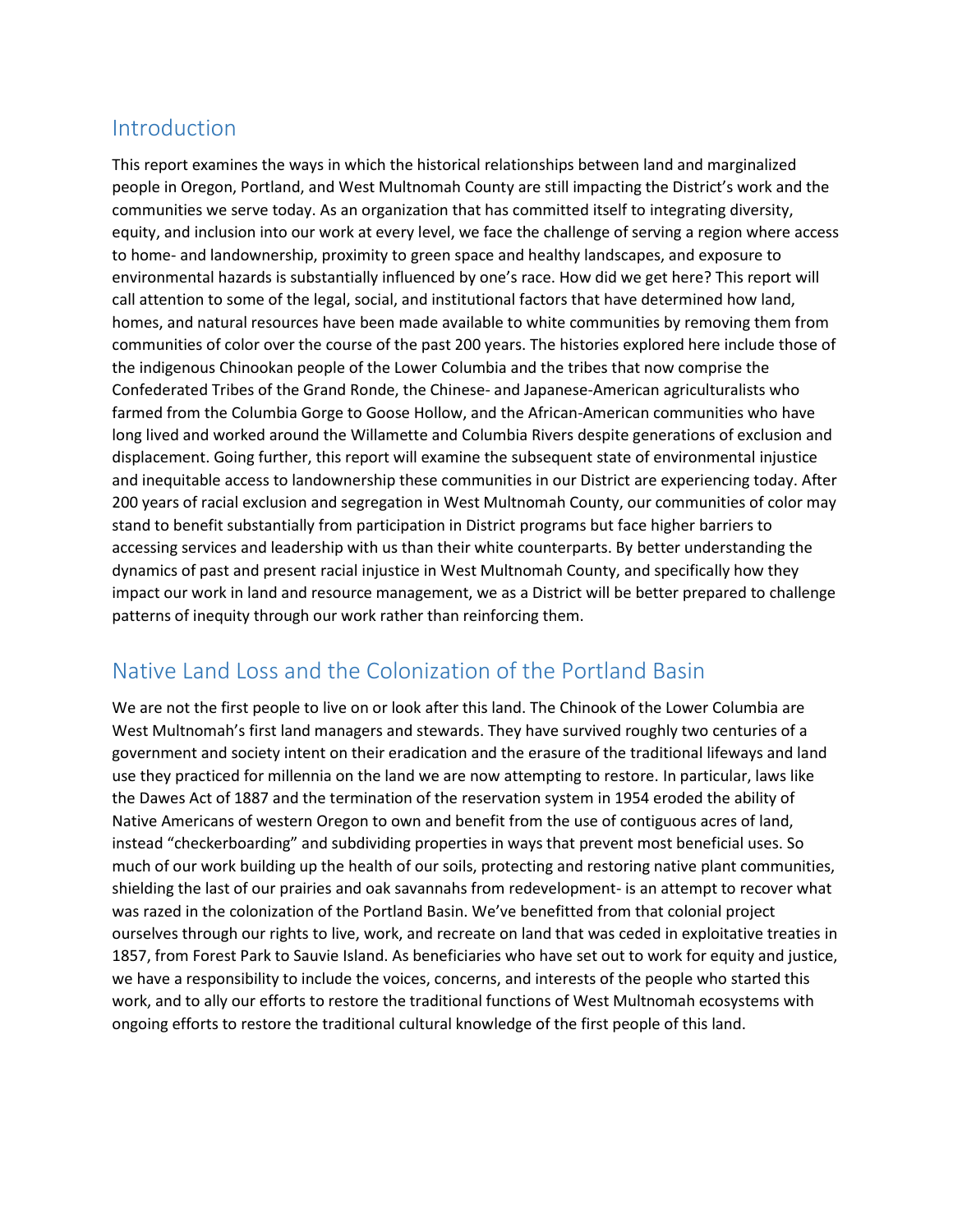# Alien Land Laws and the Elimination of Asian-American Agriculture

Asian-American farmers and ranchers have been integral to agriculture in our District and our region since the very beginning. From Hood River to Guild's Lake, Chinese and Japanese immigrant communities at the turn of the 20<sup>th</sup> century turned tiny pieces of land into thriving farms that sustained rich soils, healthy crops, and a living for their families. The Oregon state legislature, encouraged by Governor Pierce (a member of the Ku Klux Klan) and the white farming communities and grange associations threatened by increased competition for land and market share, spent the early part of the 20<sup>th</sup> century passing increasingly stringent laws governing the right of foreign-born residents to own and work agricultural land. These Alien Land Laws were explicitly designed to take now-desirable land out of the hands of the people who'd made it that way. The internment of Japanese-Americans in Oregon accelerated this process, ushering even those families who'd managed to retain their farms into camps far from home. While some Japanese farmers were able to find neighbors and friends to care for their land while they were interned, more than 85% of Japanese-owned land was leased or sold by the Farm Security Administration (FSA), a federal agency tasked with preserving agricultural productivity on Japanese-owned farms. Anticipating the end of the internment era, the Oregon state legislature passed the strictest Alien Land Law yet, forbidding non-citizens from setting foot on agricultural land altogether. While a coalition of Japanese-American residents won a civil rights case in the Oregon Supreme Court that forced the legislature to repeal the Alien Land Laws in 1949, many remained unable to return to their land. The discounts and financial assistance the FSA offered to white buyers during internment weren't offered to returning Japanese farmers, and thanks to the substantial value these farmers had spent decades building up on their lands, these farms were simply too expensive for most people to buy back. Japanese-American communities were able to win many civil rights victories following World War II; however, Oregon's state government was successful in virtually eliminating the competition white farmers faced from Asian-American agriculturalists, while ensuring that the region's most valuable farmland returned to white ownership.

# Redlining, Urban Renewal, and Racial Exclusion in 20<sup>th</sup> Century Multnomah County

From the New Deal to the present day, black residents of West Multnomah County have faced an onslaught of explicitly and implicitly racist policies that have created tremendous barriers to land- and home-ownership. The Home Owner's Loan Corporation (HOLC) and the Federal Housing Administration (FHA) spent the post-war era practicing discriminatory lending that created deeply segregated neighborhoods across the country. The FHA facilitated low-interest loans to builders and developers with the condition that homes in their new suburbs would only be sold to white families. HOLC collaborated with the FHA to map and define the riskiness of lending to builders and homeowners in residential neighborhoods; if one black household lived within a neighborhood's borders, or if restrictions on black movement into the neighborhood were on the verge of expiration, HOLC would downgrade the neighborhood's rating and cut off lending to the "redlined" neighborhood. Homeowners and developers in neighborhoods like Palatine Hill, Slavin's Addition, and Sylvan Highlands also installed covenants on property deeds across the city that restricted owners from selling or renting to racial minorities. Major mortgage lenders continued to deny applications in historically redlined districts well into the 90s, forcing black home buyers to take out risky loans or continue renting. While the Fair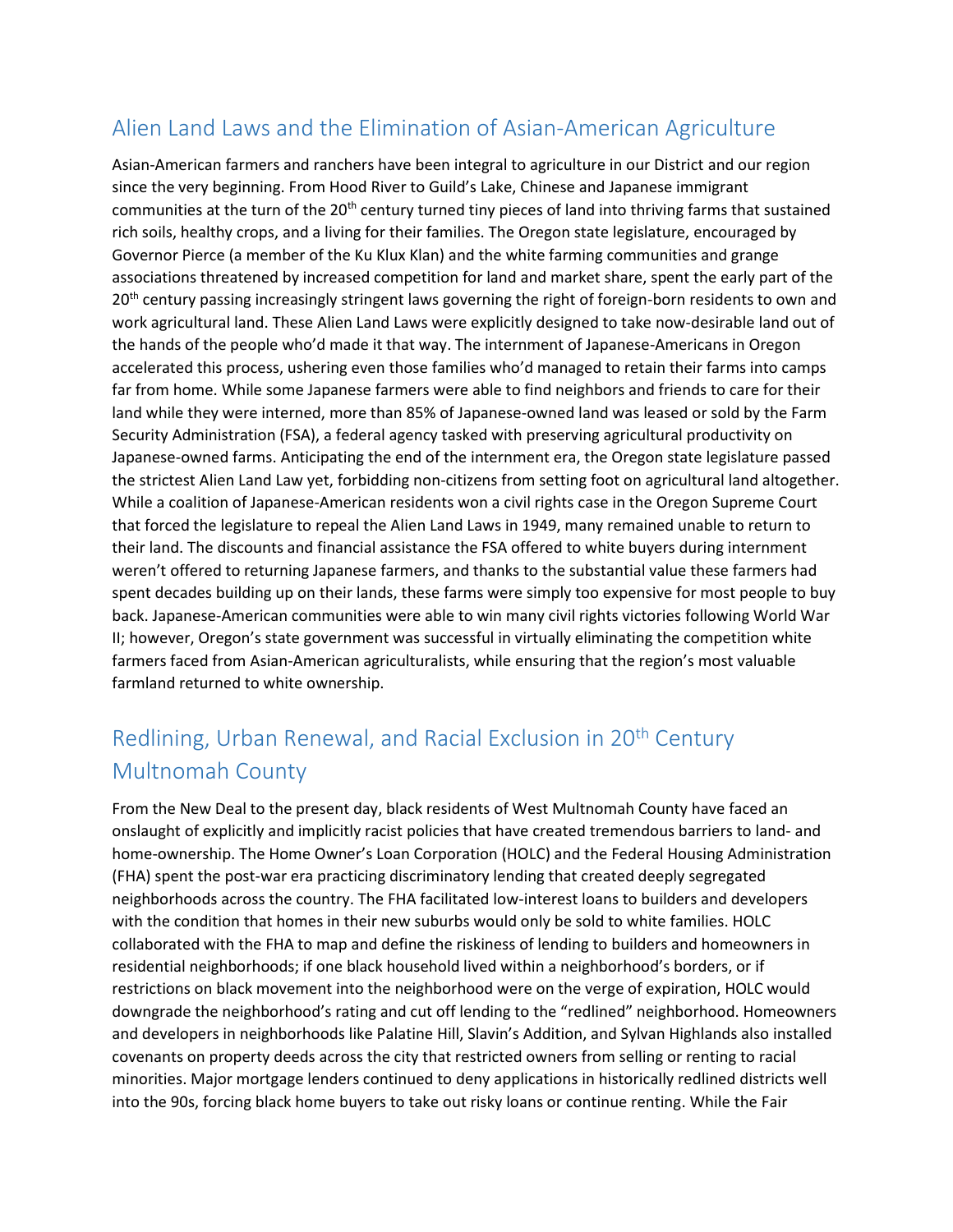Housing Act of 1968 had ostensibly freed non-white households to buy homes in whatever neighborhood they chose, the properties were no longer affordable for families of color who'd been denied the three decades to build wealth and equity as a homeowner that their white counterparts had enjoyed.

The belief that the homes, buildings, and properties in non-white neighborhoods were substandard and undesirable would further devastate black communities in Portland during the urban renewal era of the 1960s and 70s. When the federal government began providing funds to local governments for highway construction and other infrastructure projects, influential planners like Robert Moses encouraged cities and counties to kill two birds with one stone and use these projects as an opportunity to clear areas of "urban blight", by which he meant the segregated and struggling neighborhoods into which black and immigrant families had been relegated for decades. The construction of the I-5/I-405 loop, the Veterans Memorial Coliseum, and the Legacy Emanual Hospital expansion razed nearly a thousand black-owned homes between them. The owners of these homes were given 90 days of notice and a below-marketrate payment of \$15,000. The devastating economic and social impacts that these policies and programs had on Portland's communities of color were not accidental or coincidental; they were the result of intentional decisions on the part of public officials over the course of the century to devalue, disenfranchise, and disintegrate the wealth and wellbeing of these communities. This interruption of the intergenerational transfer of homeownership, exacerbated by racial income gaps and the housing market crash of the Great Recession, has created a black homeownership rate that has not substantially changed since housing discrimination became illegal in 1968, not to mention average net worths for black and Latinx individuals that barely clear  $1/10^{th}$  of the white average. The belief that black neighborhoods are inherently blighted and less valuable continues to be a self-fulfilling prophecy that prevents black communities from building wealth and accessing services like the ones offered by our district.

# Land, Environment, and Justice in the District Today

In exploring the history of land and race in West Multnomah County, we've already seen how federal, state, and local policies have intentionally removed wealth and the beneficial use of land from communities of color and redistributed it to white communities over the course of the last two centuries. The result is a pattern of landownership that not only suppresses the ability of racial minorities to rebuild wealth and reestablish homes within our district, but also disproportionately exposes these communities to environmental hazards while reducing their access to environmental health benefits. Public green space in our district, from community gardens to Forest Park trails, is limited in traditionally redlined neighborhoods and to individuals who rely on public transportation. This makes it more difficult for marginalized communities to access the physical and mental health benefits associated with access to the natural areas our organization works to improve. Further, the industrial sanctuaries in riverfront neighborhoods like Guild's Lake, Linnton, and St. John's are home to many of the polluters responsible for our local Superfund site, which has degraded in-stream and riparian habitat and created a hazard extending up the food chain from the area's resident fish. Households in these areas are also the most exposed to the hazards associated with Portland's growing fossil fuel industry; Zenith Energy, a company that virtually created Portland's export market for hazardous tar sand crude ("dilbit") when they purchased a terminal in the Guild's Lake Industrial Sanctuary in 2017, has successfully dodged regulators and public disclosure requirements as they've shipped over \$71 million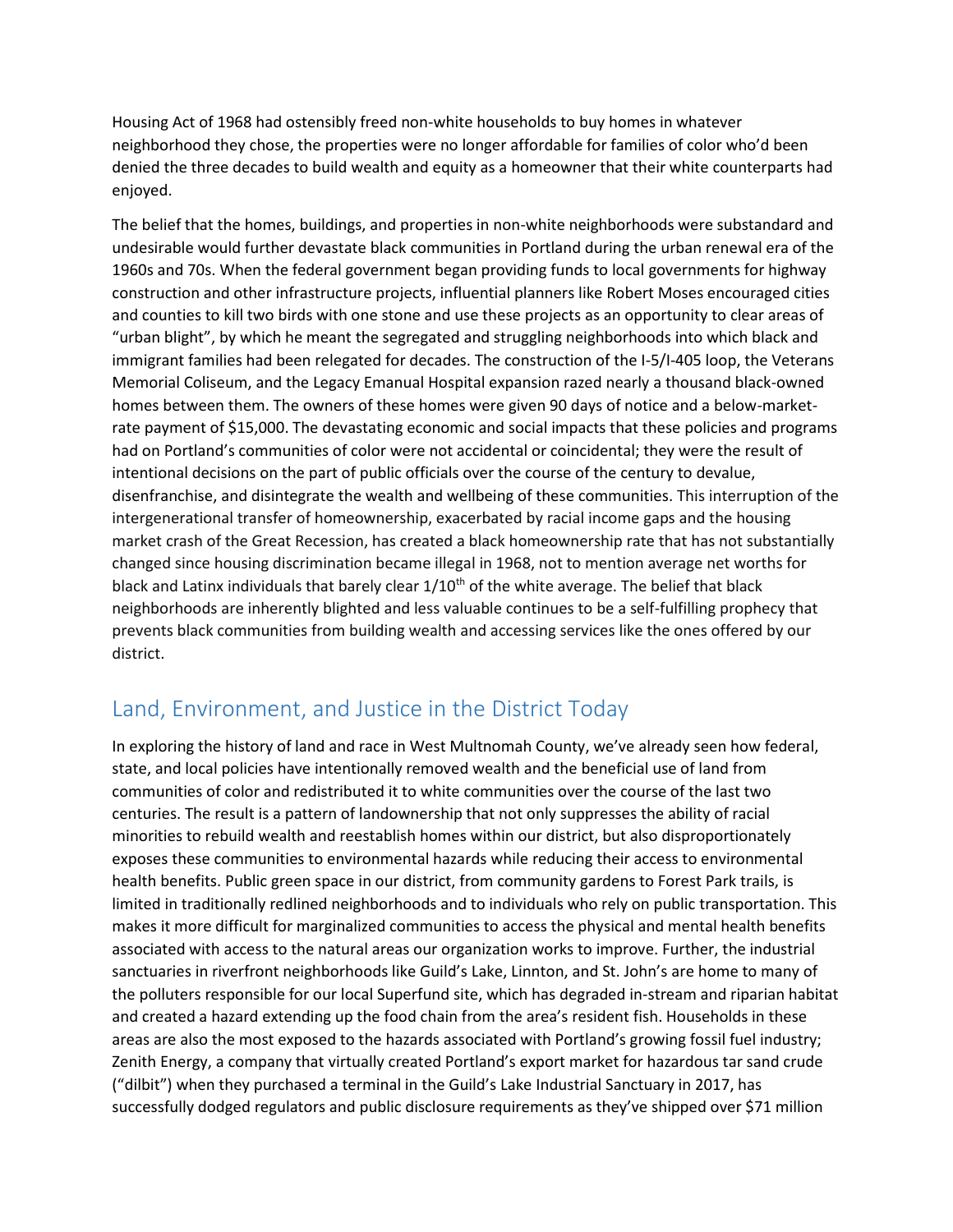of dilbit per year into the city by rail. Multnomah County's communities of color are disproportionately concentrated in the area exposed to a spill or explosion. Many of the same communities face disproportionate exposure to air toxins from industrial facilities and unfiltered diesel vehicles in a county that already has the dirtiest air in the state. A national study recently showed that air pollution is largely generated by white communities and breathed in by people of color. When communities of color are pushed out of safer and more desirable neighborhoods and onto the margins of industrial areas, and when pollution vectors like freeways are installed in the neighborhoods in which people of color already live, these communities are sentenced to lower life expectancies by virtue of the color of their skin.

West Multnomah Soil & Water Conservation District has resolved to work towards diversity, equity, and inclusion as an integral part of our conservation mission. We face our own barriers in this pursuit: as an organization that primarily works with landowners, we are missing large segments of already underserved communities thanks to centuries of exclusionary policy. As an organization that is overseen by a board primarily composed of people who own land in our district, we are drawing our leadership from a pool that does not represent the diversity of communities in our district. Finally, as a government agency, we have a great deal of trust and accountability to rebuild with communities of color, who have experienced these injustices at the hands of our counterparts in government. As a district, we are already making inroads towards rebuilding access, participation, and power to communities of color in their relationship to the lands of West Multnomah County. However, as we move forward in planning for the future of this organization, the pursuit of environmental justice must be integral to our approach: one's identity should not determine one's degree of protection from environmental hazard or one's ability to participate in the decisions that determine whether the place that one lives, works, or plays will be safe and healthy. By amplifying the voices of communities of color in our programs, our staff, and our leadership, we will not only be helping to restore some of what has been taken from these communities, but we will be ensuring that our conservation and restoration work is better informed, more resilient, and addresses a wider range of needs for the human and ecological needs that have always co-existed on this land.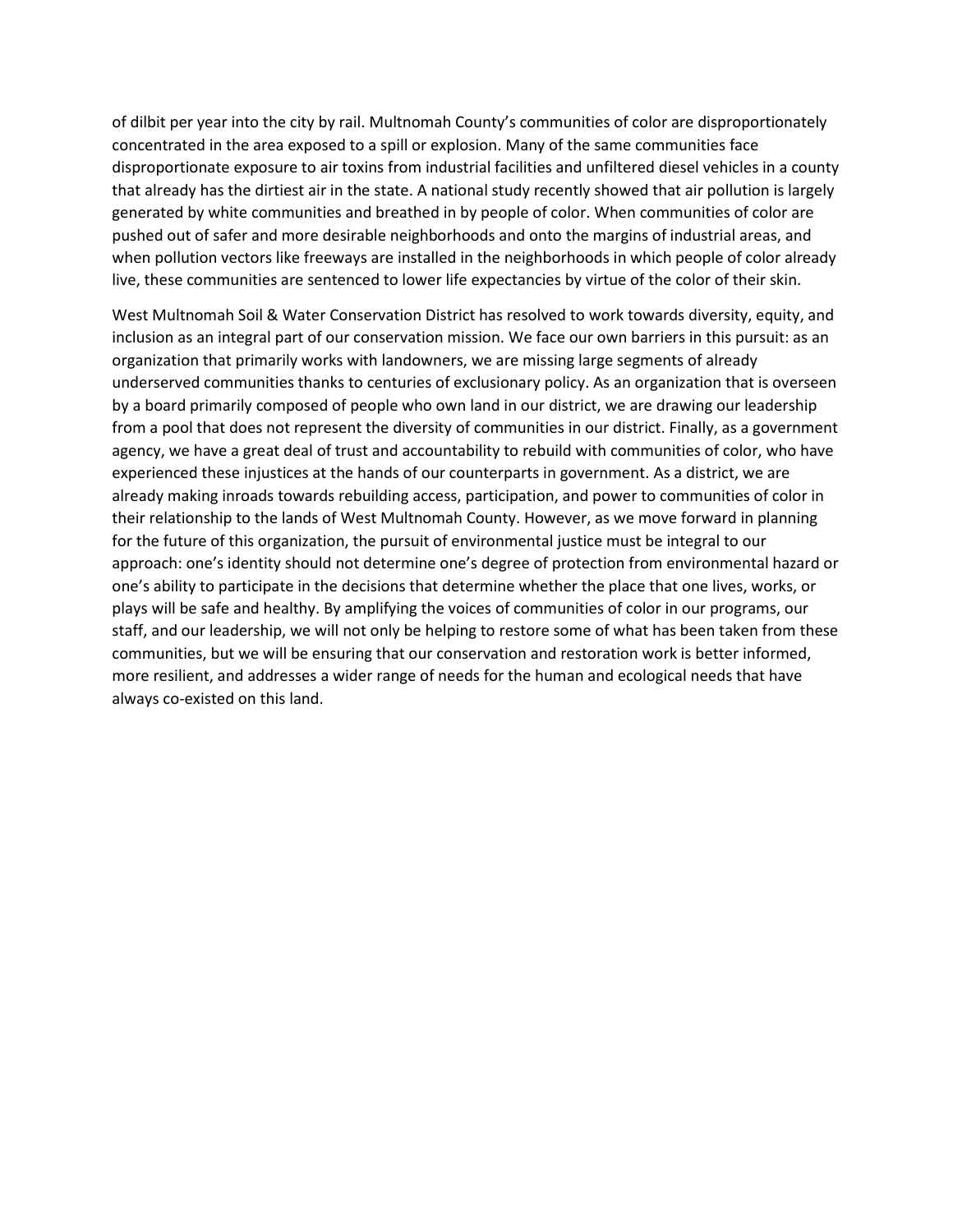

## **WMSWCD Organizational Diversity, Equity and Inclusion Goals**

DRAFT Date: November 2019

The following includes overarching District goals for diversity, equity and inclusion. These goals are intended to provide clarity, commitment and accountability to the District and the communities it serves.

- a) Inclusivity: The WMSWCD is an inclusive organization that welcomes and engages all people in all facets of our organization, activities and programs.
- b) Diversity: The Board and staff of the District, the contractors we hire and the people who benefit from our work reflect the demographics of our service area.
- c) Equitable Engagement: The District meaningfully engages historically marginalized communities making, programs, and policy.
- d) Equity Accountability: The District works proactively and deliberately to understand and advance equity outcomes.
- e) Racial focus: WMSWCD will lead with racial inclusivity, diversity, equity and accountability actions and policies that result in positive outcomes for all.

How and why to use this document: By clearing stating our commitment to diversity, equity and inclusion as an organization, the District seeks to provide measures that hold ourselves responsible for progress. These goals also serve as a foundation and should be incorporated in the overall mission, goals, makeup, programs and services of the District. These goals provide the groundwork for the creation of refined diversity, equity and inclusion strategies with measureable objectives that feed into annual work plans for every staff and program at WMSWCD.

## **Why Center on Race?**

Our District has taken the initiative to review the history of racial disparity in Oregon, and how this history persists in the form of unconscious biases and cultural barriers that contribute to disparities in how we work, whom we work with and whom we serve. We recognize that gaining the perspectives of, and working with, communities of color will increase our organization's overall strength. The District acknowledges that racism requires attention and focus for long term change to take place. We understand that as we deepen our ability to understand and eliminate racial inequity, we are better equipped to transform individual actions, systems and institutions to enhance equity outcomes for all. While the District leads with race, we recognize that many other forms of oppression are perpetuated by the interactions of institutions, individuals, and culture operating amidst their historic contexts. Although we must prioritize our strategies, we maintain an approach that recognizes that all oppressions are inter-connected and, that by addressing some of the most glaring disparities, others oppressed may benefit. The District supports and encourages actions that lead to increased diversity, equity and inclusion outcomes for all.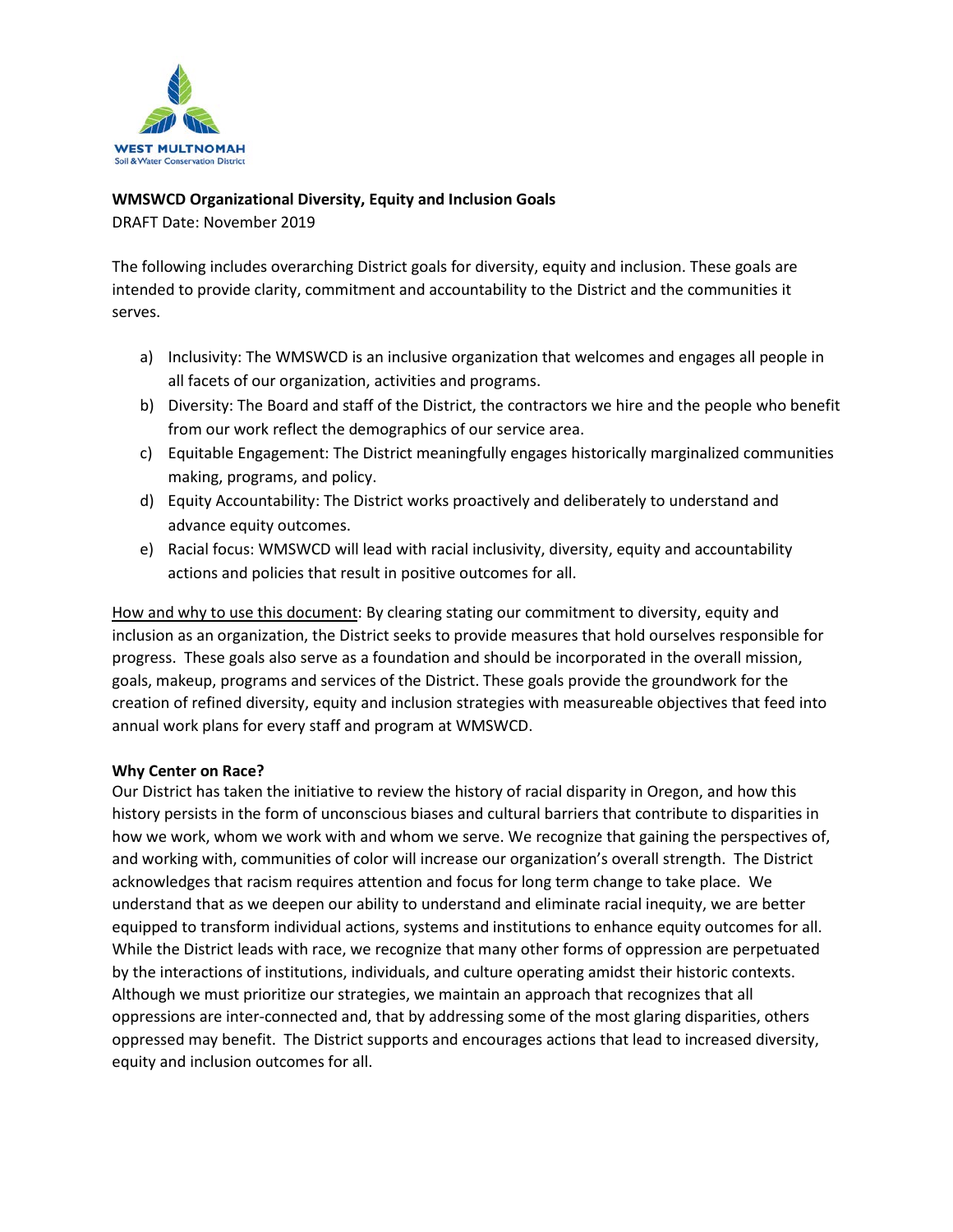

# **Community Outreach & Engagement Plan Components of the 2021-2026 Long Range Business Plan (LRBP) Update**

#### **Plan Purpose:**

As West Multnomah Soil & Water Conservation District (WMSWCD) embarks on an update to our Long Range Business Plan (LRBP), it is critical that we incorporate the diverse perspectives and conservation needs of all within our district, to the best of our ability, as Diversity, Equity, and Inclusion (DEI) is a foundational and ingrained value of our work.

This plan outlines a community engagement process that will assist WMSWCD in hearing the perspectives of those we have historically worked with in addition to those we have not yet worked with (but hope to). Community participants will review WMSWCD's current Conservation Scope, including our mission and vision statements, goals, and programs), to identify Conservation Scope opportunities, barriers to service, relevancy of our programs, and conservation priorities. Results of this review will be integrated into an updated LRBP that will guide the work of the District over the next five years.

#### **Plan Design Principles:**

- Adaptability & Co-Designing: Community engagement works best when it is an ongoing, flexible, and cumulative process enabling relationships and trust to build and strengthen over time. Community engagement events will be planned and designed with this in mind. We will enable groups or individuals to participate at whatever level they choose – from simply providing advice to co-designing the process, to undertaking some aspects of the engagement, to delivering projects.. While this document aims to provide an overall framework for community participation, we will remain flexible in our approach. We will utilize a range of methods to facilitate the widest possible participation from the diverse array of stakeholders we wish to engage with and to intentionally plan for communities that have been historically marginalized.
- Intentional Engagement: DEI values will be ingrained into this plan and the resulting LRBP update through intentional and targeted stakeholder engagement methods and roles that meaningfully include and focus on people of color. We will continue to engage rural and urban residents and land managers (both those we've worked with and those we haven't) to ensure we carry out a successful and inclusive community engagement plan.
- Equity Pauses: At regular intervals, staff will help facilitate "step back" reviews of issues, opportunities, and direction emerging from the process, and will self-critique (if feasible, will perform with stakeholders as well) on the level and effectiveness of DEI engagement and interpretation.

**Plan Key Phases** (Phases aligned with the broader *LRBP Update Strategy Timeline*):

- Phase 1. Information Gathering
- Phase 2. Direction Setting
- Phase 3. Plan Review & Release

#### **Stakeholders Engagement Methods:**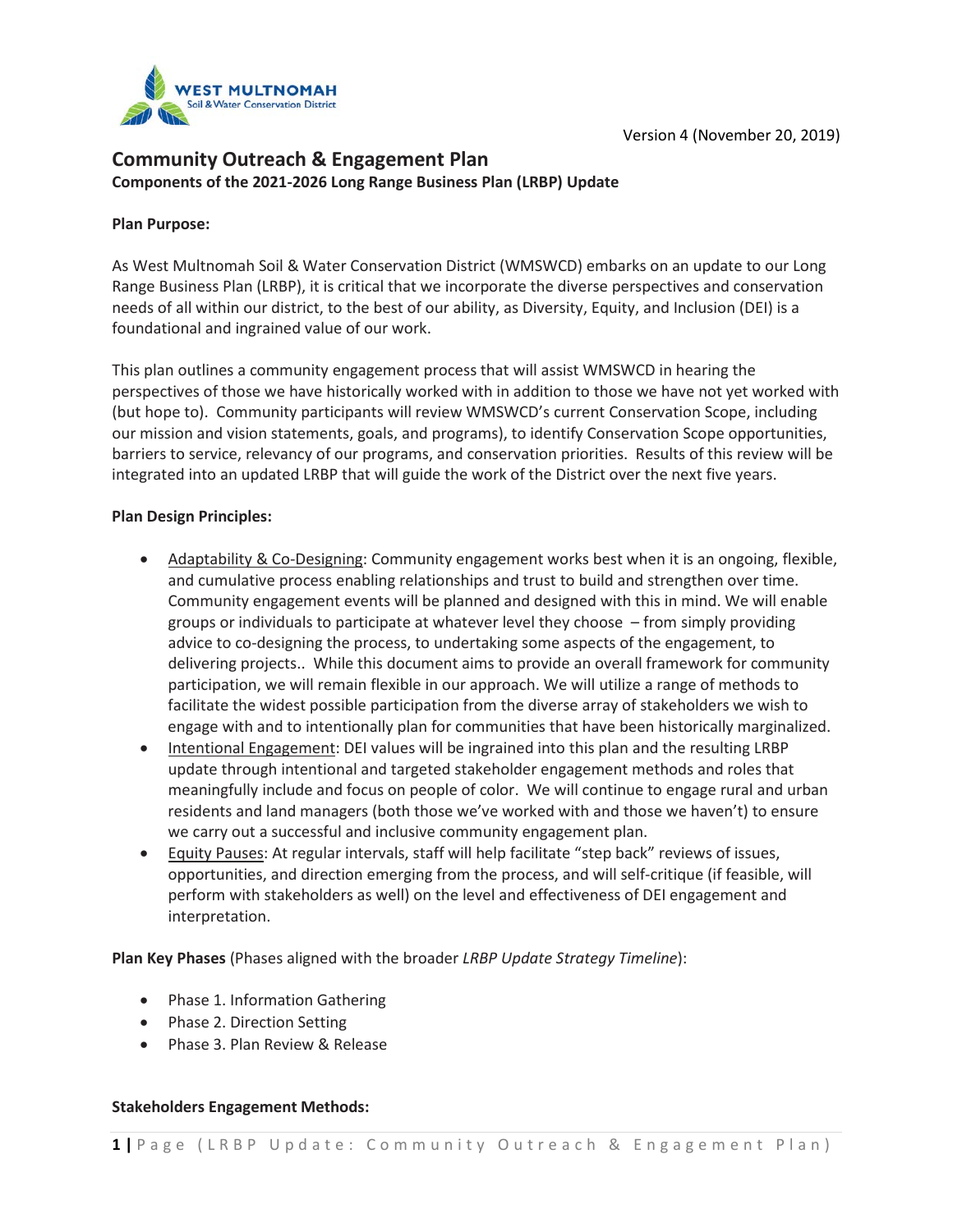

For those we have a relationship with (beneficiaries and partners, including residents, landowners and organizational partners), the following engagement methodologies are recommended:

- Staff-led (plus potentially board-led) interviews
	- o Interviewees will be initially selected by a mix of strategic selection and random stratification to better ensure we are hearing from a diversity of perspectives and voices from both rural and urban realms.
- Online surveys
	- o Openly-accessible surveys will be used throughout the phases to gather anonymous input from stakeholders.
- Focus groups
	- o Focus groups will be held at pre-existing community spaces/meetings with an intentional plan that sets out to hear from a diversity of perspectives and voices from both rural and urban realms.
- Potential conservation scope participants
	- o Facilitated meetings (community conversations) will address questions about current, short- and long-term needs, goals and challenges of WMSWCD focused on each theme with DEI as an ingrained value.

For those we don't yet have a relationship with, but hope to (with an emphasis on historically underserved communities of color, and urban and rural residents we've not yet engaged with) the following methodologies are recommended:

- A community liaison team will be organized & hired (through the PKS International LLC Community Engagement Liaison services "CELs" program) to engage and outreach to historically underserved racial and ethnic community members. Community liaisons will advise on conservation scope and engagement strategies, deliver community surveys and interviews, assist with outreach and recruitment for focus groups and participation in scoping conversations.
- Liaison-led (plus potentially board-led) interviews/surveys
	- o Liaison-led stakeholder and community member interview/surveys will be strategically conducted to proactively seek out voices from those that are historically underserved and/or marginalized.
	- o Additional Board-led interviews may be strategically conducted to hear from community members and/or organizations we've not yet worked with, but are interested in pursuing a relationship with should the Board select such partners and interviewers.
	- o Additional Board-led interviews with other landowners, residents or other constituents within their zones (Zone Directors) or District wide (At-Large Directors)
- Online surveys
	- o Openly-accessible surveys will be used throughout the phases to gather anonymous input from stakeholders.
- Focus groups
	- o Focus groups will be held at pre-existing community spaces/meetings to hear directly from community members that the CELs have reached, along with voices from both rural and urban realms. Discussions will stem from an intentional plan that sets out to hear from a diversity of perspectives.
- Potential conservation scope participants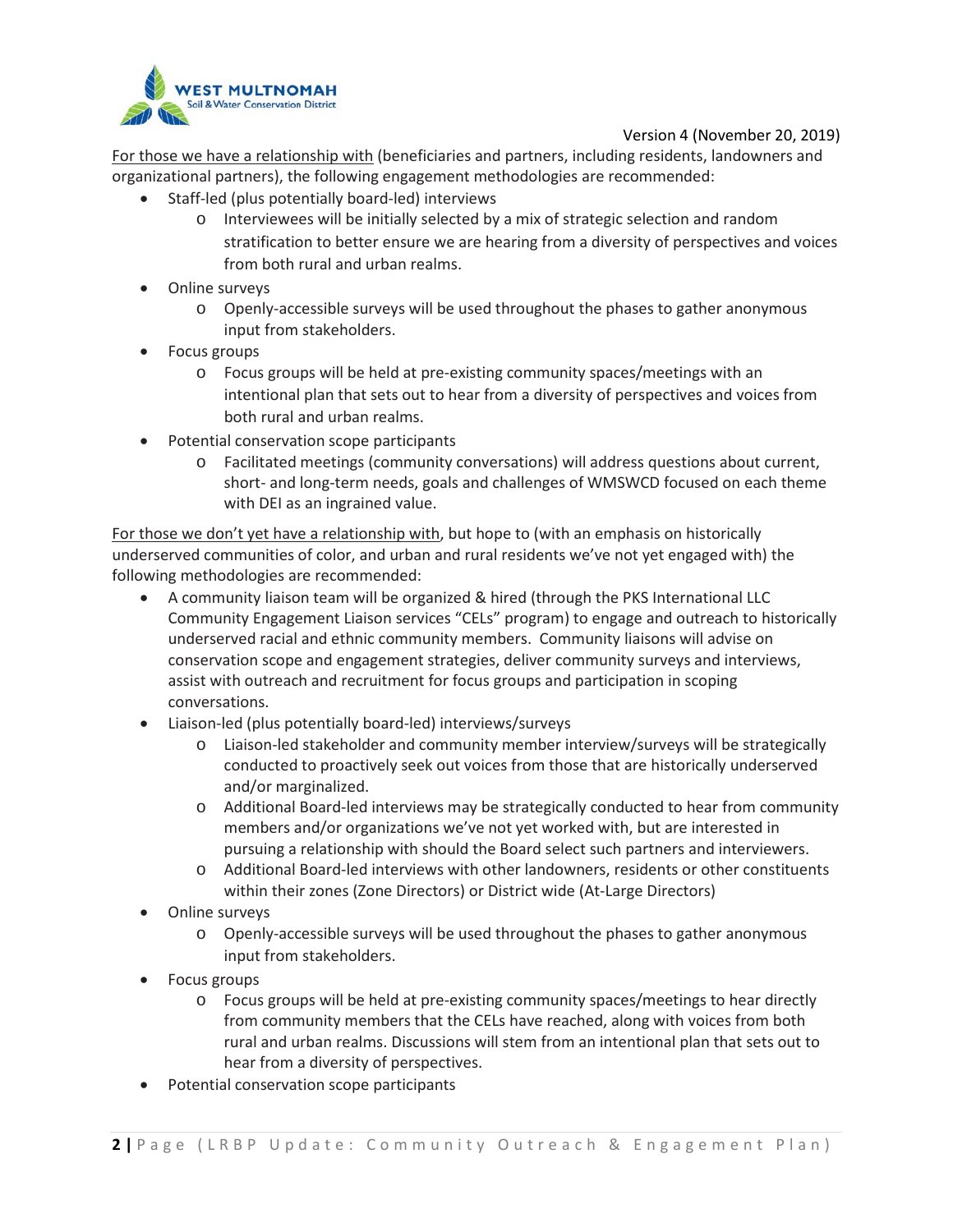

o Facilitated meetings (community conversations) will address key questions about WMSWCD's Conservation Scope with DEI as an ingrained value.

**Phased Timeline** (Phases aligned with the broader *LRBP Update Strategy Timeline*)

**Phase 1. Information Gathering** ("Foundational Assessment"), September – December 2019

- For those we **do** have a relationship with, initial questions and conversations will focus on strengths, weaknesses, opportunities, and threats seen in WMSWCD's Conservation Scope, with DEI as a foundational and ingrained value of our work.
	- o Methods at this stage include staff-led interviews, online surveys, and focus groups.
		- Focus groups will be held at pre-existing community spaces/meetings with an intentional plan that sets out to hear from a diversity of perspectives and voices from both rural and urban realms.
- For those we **don't** yet have a relationship with, questions will focus on overall engagement strategies as well as conservation scope opportunities, barriers to services, relevancy of programs, and conservation priorities.
	- o Methods at this stage include liaison led surveys, online surveys and potential focus groups.
		- Focus group surveys will be held at pre-existing community spaces/meetings with an intentional plan that sets out to hear from a diversity of perspectives and voices from both rural and urban realms.
- Findings from this stage will be compiled and shared with staff, board and CELs for review.

| <b>Phase 1 Participants</b> | <b>Tasks &amp; Expected Time Commitment</b>                                  |
|-----------------------------|------------------------------------------------------------------------------|
| <b>Staff</b>                | Interviewing 4-6 partners & 2-3 program participants/residents and           |
|                             | transcribing interviews (either 1:1 or via focus groups): $12 - 16$ hours    |
| Participating Board         | Interviewing partners & program participants/residents and transcribing      |
| Members (Optional)          | interviews (either 1:1 or via focus group): 2-3 hours/interview              |
| Liaison                     | Interviewing community members, meeting to form & discuss materials and      |
|                             | reporting back on findings: 27 hours                                         |
| Partners                    | Getting interviewed in person, over the phone or at a focus group meeting: 1 |
|                             | hour/Interview. Taking online survey: 15 minutes                             |
| Community                   | Getting interviewed in person, over the phone or at a focus group meeting: 1 |
| Members                     | hour/Interview. Taking online survey: 15 minutes                             |

# PRIOR TO MOVING TO THE NEXT PHASE, CONDUCT EQUITY LENS REVIEW(S) ON DECISION MAKING FRAMEWORK, SELECTING CONVERSATION PARTICIPANTS & QUESTIONS.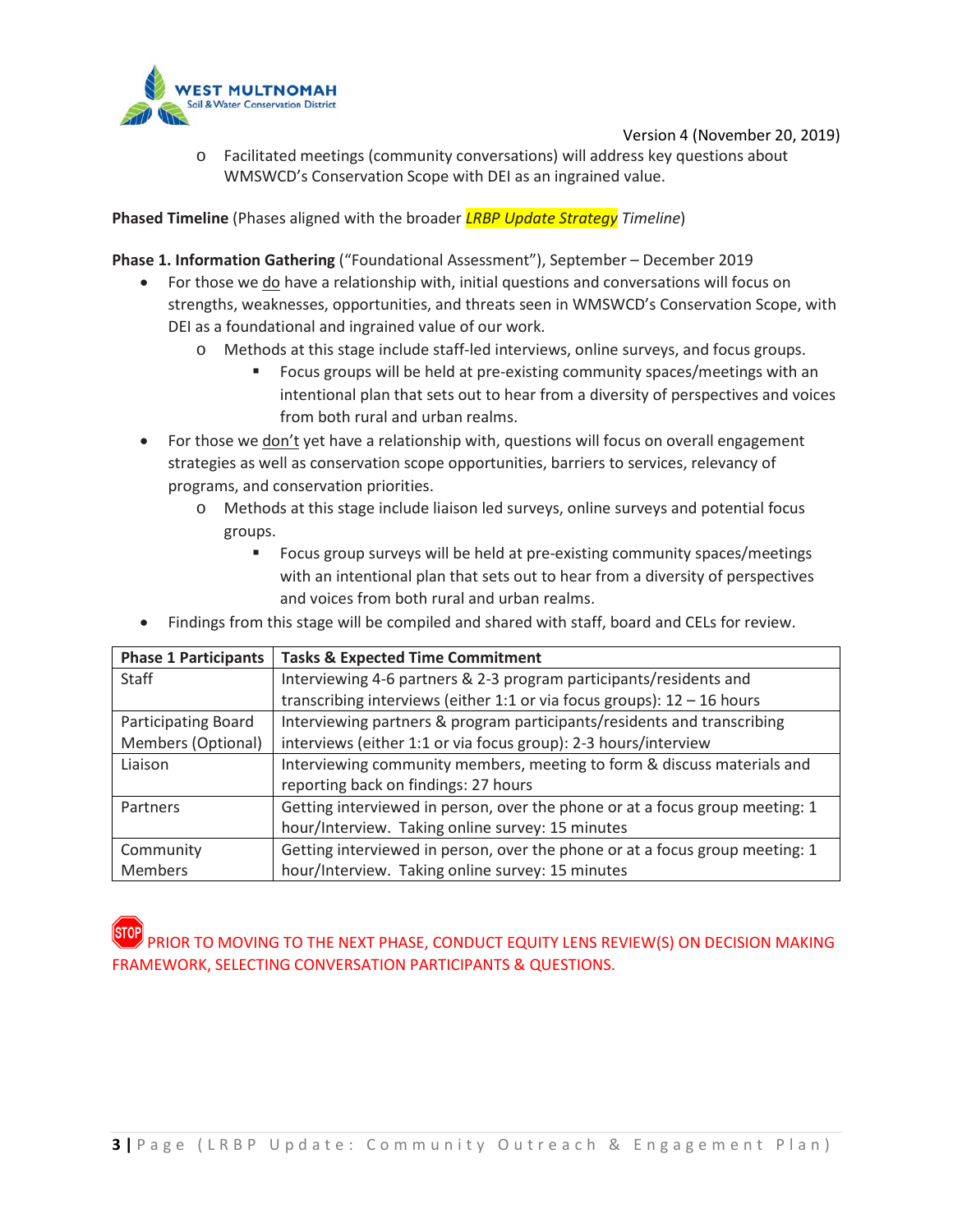

#### **Phase 2. Direction Setting**

Phase 2.1 & 2.2 "Form Theme Groups, Plan & Hold Conversations", December – May 2020

- Questions in this stage will *shift focus from what our current conservation scope is to what our future scope could/should be (with an emphasis on what we've heard in phase 1)* to best achieve our affirmed or modified mission and vision.
	- o Findings from Phase 1 will be reviewed and considered in forming the key Conservation Scope questions that must be further discussed to inform our LRBP update.
	- o Methods at this stage may include online surveys, additional focus groups, and community conversations *with an emphasis on allowing community members to engage with staff and board at their preferred level (details below).*
	- o Key decisions on what questions to ask in conversations with staff, board and stakeholders, and who should be participating in these conversations, will be solidified with community input and consideration.
- Facilitated meetings (community conversations) will address questions about current, short and long-term needs, goals, and challenges of WMSWCD, to be focused on each theme with DEI as an ingrained value. At least three meetings focused on the District's Conservation Scope is anticipated, but the planning team might elect to hold more. These will be phased so that other theme teams may respond to one another and integrate suggestions from each other. The values of DEI are expected to be integrated and embedded into these theme conversations and further reviewed during equity pauses and lens reviews. Outcomes of each group session would include one or more of the following:
	- o Conclusions/recommendations on direction and priority for the LRBP
	- o Proposed new direction and language for the mission and vision
	- o Requests for additional information
	- o Guidance on research or assessment efforts
	- o Questions, ramifications and/or suggestions for other Theme Conversation Groups
	- o Additional topics to be taken up at future meetings

Phase 2.4 Consolidate Input and Draft LRBP Outline (June – August 2020)

- The Project Manager will work with participants of the community engagement process, Theme Teams and conversation groups to synthesize input, updated mission and vision statements, discoveries and recommendations gained through the plan development into a high-level outline. The outline will then be reviewed and refined until it is solid and endorsed by the District's staff & board and can be expressed in the actual LRBP document.
- A draft outline will first be shared with community members via CELs focus group and online platforms to gather responses to the LRBP update.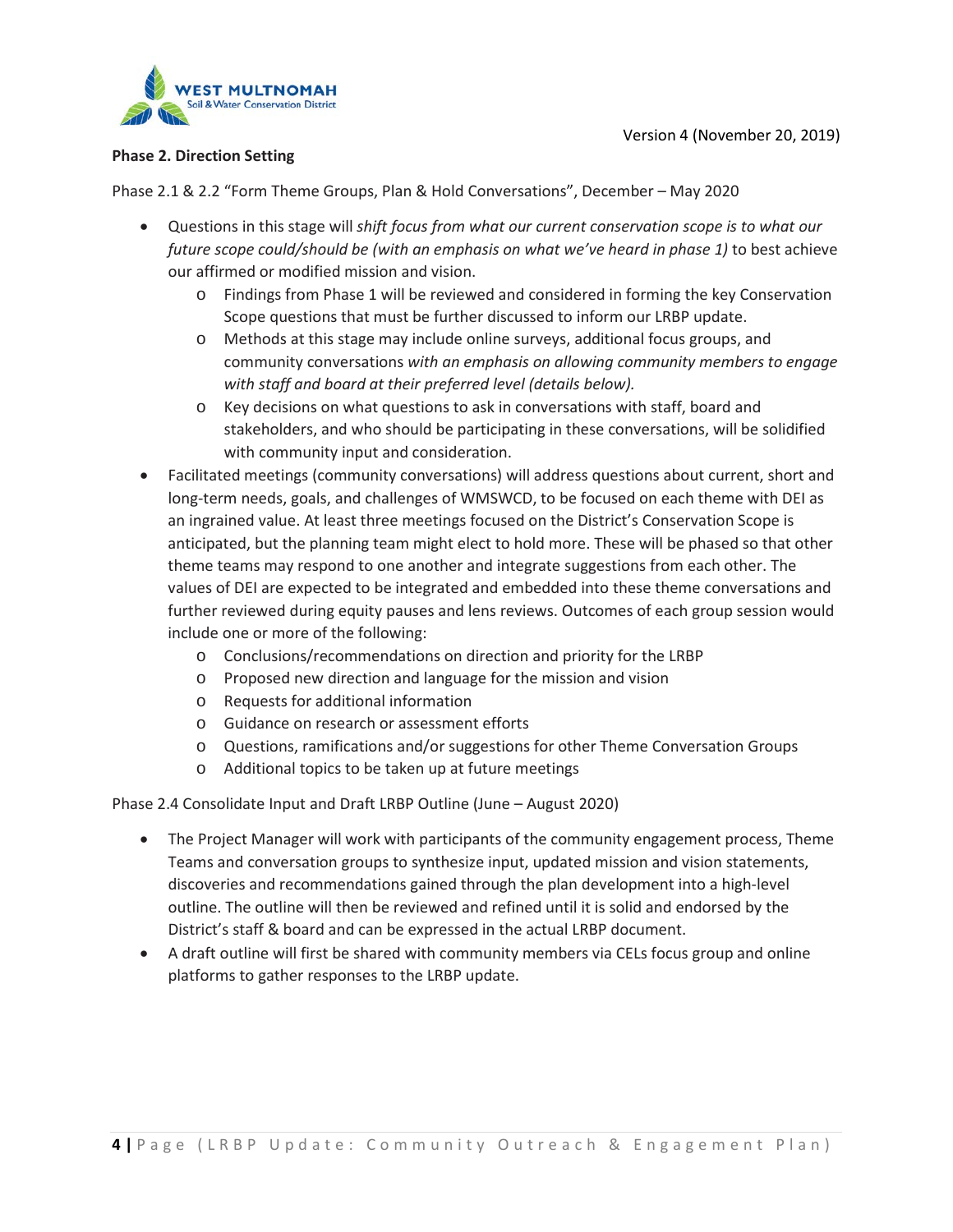

| <b>Phase 2 Participants</b> | <b>Tasks &amp; Expected Time Commitment</b>          |
|-----------------------------|------------------------------------------------------|
| <b>Staff</b>                | Reviewing community feedback, setting up             |
|                             | questions, conducting lens review and potentially    |
|                             | participating in a subset of conversations: ~10      |
|                             | hours                                                |
| <b>Board Members</b>        | Reviewing community feedback, review of              |
|                             | questions, conducting lens review and potentially    |
|                             | participating in a subset of conversations: ~6-8     |
|                             | hours                                                |
| Liaison                     | Providing feedback, conducting lens review and       |
|                             | participating in conversations: 8 hours              |
| Partners                    | Participation in $1 - 3$ conversations that are each |
|                             | 2 hours: $2 - 6$ hours                               |
| <b>Community Members</b>    | Participation in $1 - 3$ conversations that are each |
|                             | 2 hours: $2 - 6$ hours                               |

# CONDUCT AN EQUITY PAUSE OR LENS REVIEW WITH COMMUNITY ENGAGEMENT LIAISONS TO EXAMINE IF EQUITY AND INCLUSION ISSUES & COMMUNITY VOICES WERE HEARD IN DRAFT OUTLINE.

CONDUCT A BOARD EQUITY PAUSE OR LENS REVIEW TO EXAMINE IF EQUITY AND INCLUSION IS CLEARLY AN INGRAINED VALUE IN THE DRAFT OUTLINE.

### **Phase 3. Plan Review & Release**

Phase 3.2 LRBP Draft Review and Finalize Plan (October – December 2020)

- After the draft document is acceptable to District staff & board, broader feedback from stakeholders will be pursued. The work of getting and incorporating broader perspectives will be important in this step as it has been in those prior. This feedback effort may include, but not be limited to, focused discussions, surveys and/or a public comment period for the draft plan.
- An open house sharing the draft and inviting further feedback as well as additional potential focus groups, conversations and online surveying may be pursued.

## PRIOR TO FINALIZING THE DRAFT, CONDUCT AN EQUITY LENS REVIEW OF RESPONSIVENESS TO COMMUNITY INPUT WITH COMMUNITY LIAISONS PARTICIPATING IN LENS IMPLIMENTATION.

Phases 3.3 Plan Release, Communication and Outreach (January 2021 – October 2021)

- Preparing and distributing the final plan to the various engaged stakeholders and the general public should be considered. The release of the LRBP should be celebrated not as the end, but rather a beginning!
- LRBP is shared broadly with communication strategies developed throughout the planning process.
	- o A gathering is held to release the plan and celebrate with partners.